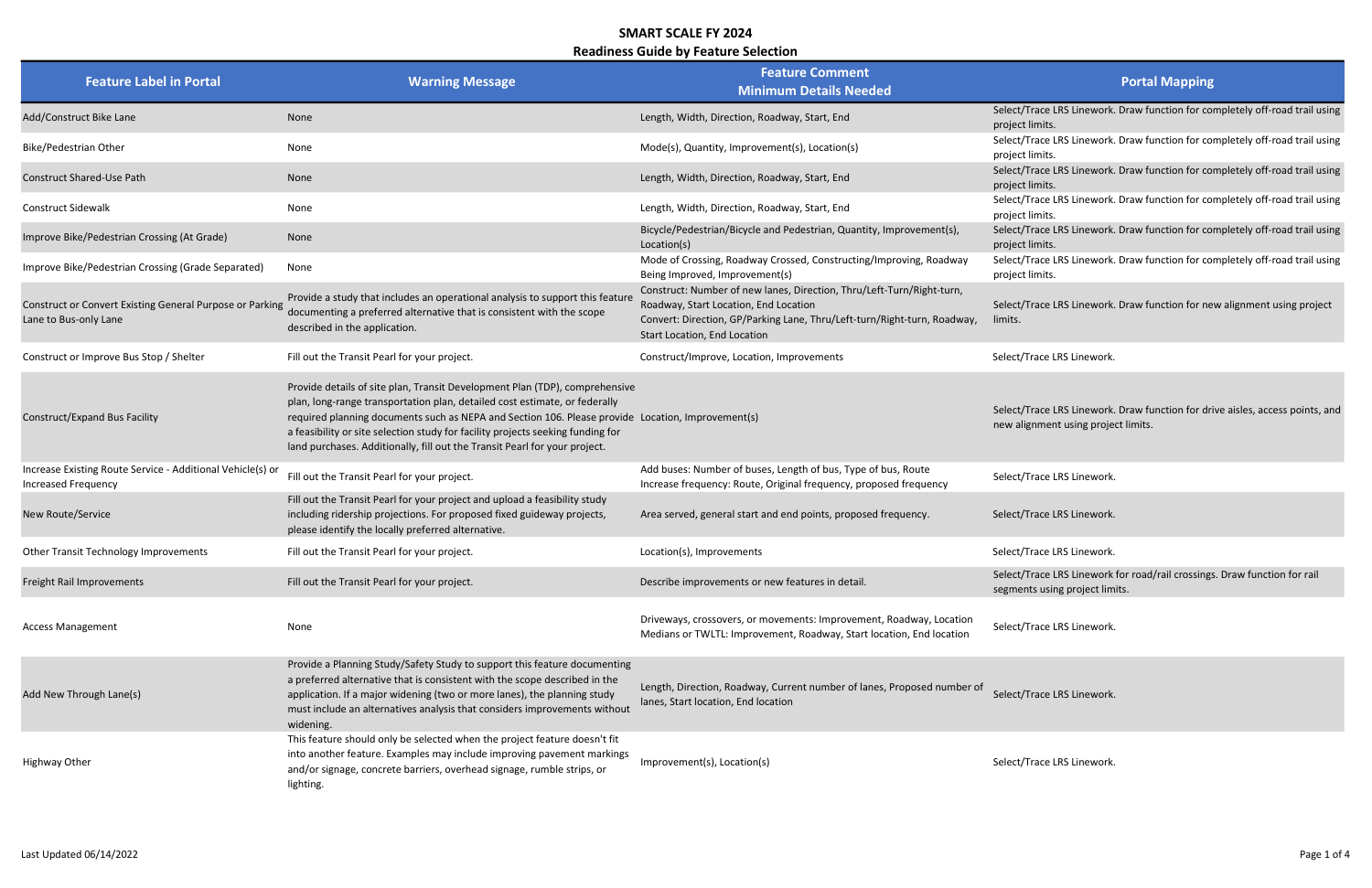#### Readiness Guide by Feature Selection

lect/Trace LRS Linework. Draw function if new interchange is of a ferent type than existing.

lect/Trace LRS Linework for road/rail crossings. Draw function for rail gments using project limits.

Iect/Trace LRS Linework. Draw function if bridge is not replaced along the me alignment.

lect/Trace LRS Linework. Example Roundabout.

lect/Trace LRS Linework. Draw function for new alignment using project hits.

lect/Trace LRS Linework. Draw function for new alignment using project hits.

lect/Trace LRS Linework. Draw function for new alignment using project hits.

lect/Trace LRS Linework. Draw function for new alignment using project hits.

lect/Trace LRS Linework. Draw function for new alignment using project hits.

| <b>Feature Label in Portal</b>               | <b>Warning Message</b>                                                                                                                                                                                                                                                                                                                                                                                                                                                                                                                                                          | <b>Feature Comment</b><br><b>Minimum Details Needed</b>                                                                                                  |                                                            |
|----------------------------------------------|---------------------------------------------------------------------------------------------------------------------------------------------------------------------------------------------------------------------------------------------------------------------------------------------------------------------------------------------------------------------------------------------------------------------------------------------------------------------------------------------------------------------------------------------------------------------------------|----------------------------------------------------------------------------------------------------------------------------------------------------------|------------------------------------------------------------|
| Improve Grade-Separated Interchange          | Provide a draft or final Interchange Access Report (IAR), Operational and<br>Safety Analysis Report (OSAR) or similar planning study that includes an<br>alternatives analysis and supports the proposed alternative. The report or<br>study shall address the appropriate elements described in IIM-LD-200.11<br>and Traffic Operations and Safety Analysis Manual (TOSAM) guidelines for<br>the proposed access modifications. Concurrence of the appropriate District<br>and Assistant State Location and Design Engineer is required. FHWA<br>coordination may be required. | Major Road, Minor Road, Improvement(s)                                                                                                                   | Select/Trace LRS Linework.<br>different type than existing |
| <b>Improve Rail Crossing</b>                 | None                                                                                                                                                                                                                                                                                                                                                                                                                                                                                                                                                                            | Remove crossing: Roadway, Upstream location, Downstream location<br>Improve crossing: Roadway, Improvement(s), Upstream location,<br>Downstream location | Select/Trace LRS Linework<br>segments using project lim    |
| Improve/Replace Existing Bridge(s)           | None                                                                                                                                                                                                                                                                                                                                                                                                                                                                                                                                                                            | Identify Improve or Replace, Roadway, Location, Improvement(s)                                                                                           | Select/Trace LRS Linework.<br>same alignment.              |
| Innovative Intersection(s) / Roundabout(s)   | Provide a traffic operational analysis (i.e., HCS, Synchro, SIDRA, etc.) to<br>support this feature.                                                                                                                                                                                                                                                                                                                                                                                                                                                                            | Intersection Type, Major Street, Minor Street                                                                                                            | Select/Trace LRS Linework.                                 |
| Intersection Improvement(s)                  | This feature should only be selected when the project feature doesn't fit<br>into another feature. Examples may include realignment or other geometric Improvements, Major Roadway, Minor Roadway<br>improvements.                                                                                                                                                                                                                                                                                                                                                              |                                                                                                                                                          | Select/Trace LRS Linework.                                 |
| ITS Improvement(s) / Adaptive Signal Control | Provide a study that includes an operational analysis to support this feature<br>documenting a preferred alternative that is consistent with the scope<br>described in the application.                                                                                                                                                                                                                                                                                                                                                                                         | Describe improvements or new features in detail.                                                                                                         | Select/Trace LRS Linework.                                 |
| Managed Lane(s) (HOV/HOT/Shoulder)           | Provide a study that includes an operational analysis to support this feature<br>documenting a preferred alternative that is consistent with the scope<br>described in the application. If a major widening (two or more lanes), the<br>planning study must include an alternatives analysis that considers<br>improvements without widening.                                                                                                                                                                                                                                   | Length, Improvement(s), Roadway, Start Location, End Location                                                                                            | Select/Trace LRS Linework.<br>limits.                      |
| New Bridge                                   | None                                                                                                                                                                                                                                                                                                                                                                                                                                                                                                                                                                            | Over/Under, Roadway, Mode                                                                                                                                | Select/Trace LRS Linework.<br>limits.                      |
| New Interchange, Limited Access Facility     | Provide a draft or final Interchange Access Report (IAR) or similar planning<br>study that includes an alternatives analysis and supports the proposed<br>alternative. The report or study shall address the elements described in IIM-<br>LD-200.11 and Traffic Operations and Safety Analysis Manual (TOSAM)<br>guidelines for a new interchange. Concurrence of the appropriate District<br>and Assistant State Location and Design Engineer is required. FHWA<br>coordination may be required.                                                                              | Type of interchange, Major Roadway, Minor Roadway                                                                                                        | Select/Trace LRS Linework.<br>limits.                      |
| New Interchange, Non-Limited Access Facility | Provide a draft or final Interchange Access Report (IAR) or similar planning<br>study that includes an alternatives analysis and supports the proposed<br>alternative. The report or study shall address the elements described in IIM-<br>LD-200.11 and Traffic Operations and Safety Analysis Manual (TOSAM)<br>guidelines for a new interchange. Concurrence of the appropriate District<br>and Assistant State Location and Design Engineer is required                                                                                                                     | Type of interchange, Major Roadway, Minor Roadway                                                                                                        | Select/Trace LRS Linework.<br>limits.                      |
| New Intersection                             | None                                                                                                                                                                                                                                                                                                                                                                                                                                                                                                                                                                            | Major Roadway, Minor Roadway                                                                                                                             | Select/Trace LRS Linework.<br>limits.                      |
| New Traffic Signal                           | Provide an approved signal justification report for your project to support<br>this feature.                                                                                                                                                                                                                                                                                                                                                                                                                                                                                    | Major Roadway, Minor Roadway                                                                                                                             | Select/Trace LRS Linework.                                 |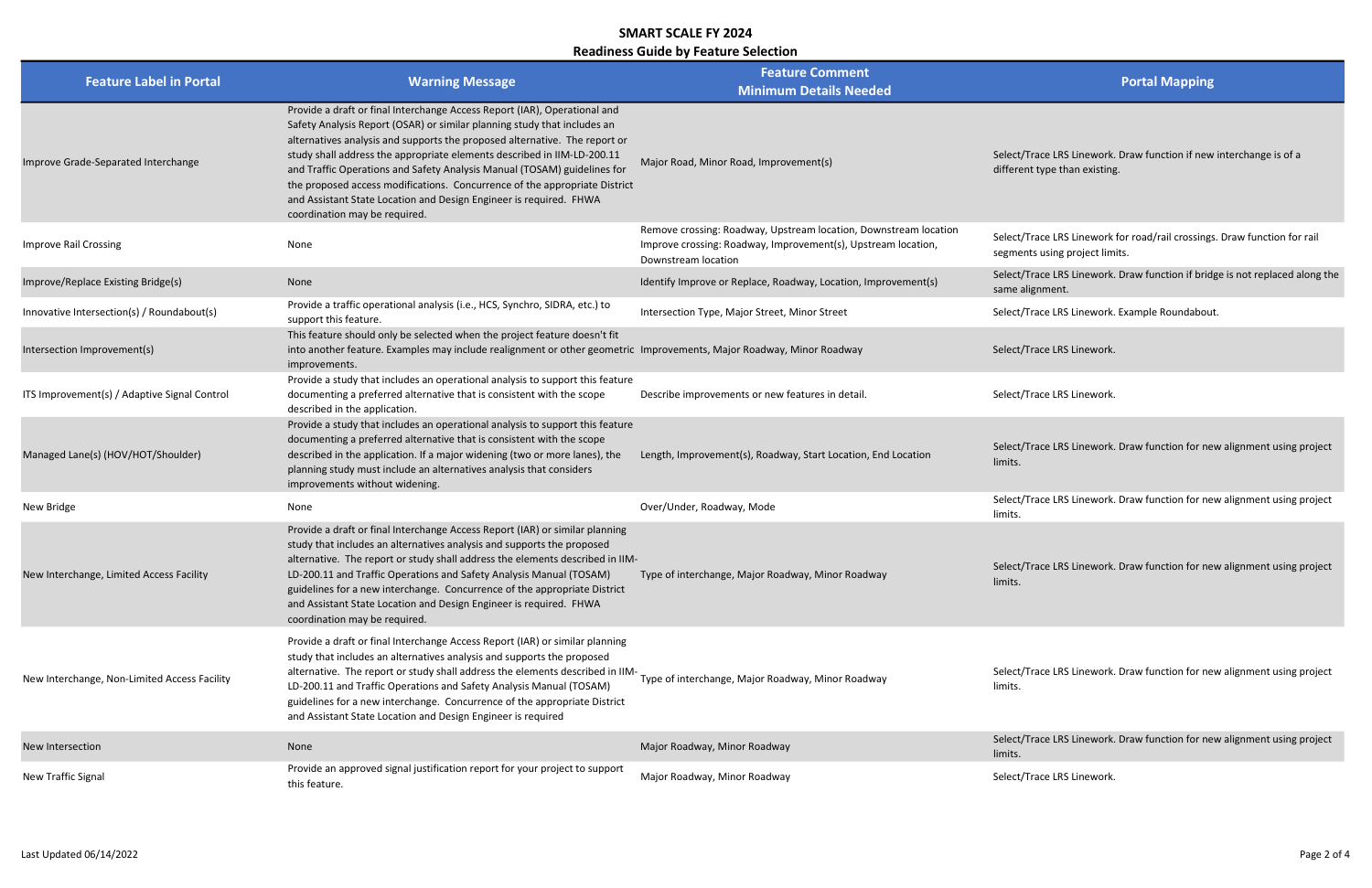#### Readiness Guide by Feature Selection

## Portal Mapping

aw function for new alignment using project limits.

- Iect/Trace LRS Linework for road/rail crossings. Draw function for rail gments using project limits.
- lect/Trace LRS Linework for road/rail crossings. Draw function for rail gments, drive aisles, or access points using project limits.
- lect/Trace LRS Linework for road/rail crossings. Draw function for rail gments, drive aisles, or access points using project limits.
- lect/Trace LRS Linework for road/rail crossings. Draw function for rail gments using project limits.
- lect/Trace LRS Linework for road/rail crossings. Draw function for rail gments using project limits.
- 
- 
- 

lect/Trace LRS Linework. Draw function for drive aisles and access points ing project limits.

| <b>Feature Label in Portal</b>                                  | <b>Warning Message</b>                                                                                                                                                                                                                                                                                                                                                                                                                                                                                                                                                                                                                                                                                                                     | <b>Feature Comment</b><br><b>Minimum Details Needed</b>                                                                                                                                                                                              |                                                           |
|-----------------------------------------------------------------|--------------------------------------------------------------------------------------------------------------------------------------------------------------------------------------------------------------------------------------------------------------------------------------------------------------------------------------------------------------------------------------------------------------------------------------------------------------------------------------------------------------------------------------------------------------------------------------------------------------------------------------------------------------------------------------------------------------------------------------------|------------------------------------------------------------------------------------------------------------------------------------------------------------------------------------------------------------------------------------------------------|-----------------------------------------------------------|
| Ramp Improvement(s)                                             | Provide a draft or final Operational and Safety Analysis Report (OSAR) or<br>similar planning study that includes an alternatives analysis and supports<br>the proposed alternative. The report or study shall address the appropriate<br>elements described in IIM-LD-200.11 and Traffic Operations and Safety<br>Analysis Manual (TOSAM) guidelines for the minor access modifications<br>related to ramps, ramp termini and traffic control. Concurrence of the<br>appropriate District and Assistant State Location and Design Engineer is<br>required. SMART SCALE readiness requirements exempt acceleration and<br>deceleration lane extensions, but an OSAR or similar study could be<br>required by VDOT if selected for funding. | Direction, Roadway, Exit Number, Off-Ramp/On-Ramp, Improvement(s)                                                                                                                                                                                    | Select/Trace LRS Linework.                                |
| <b>Road Diet</b>                                                | Provide a traffic operational analysis (i.e., HCS, Synchro, etc.) to support this Length, Start location, End location<br>feature.                                                                                                                                                                                                                                                                                                                                                                                                                                                                                                                                                                                                         | Reduce lane width: Direction, Roadway, Existing width, Proposed width,<br>Reduce lane number: Direction, Roadway, Existing lanes, Proposed lanes,<br>Length, Start location, End location                                                            | Select/Trace LRS Linework.                                |
| Roadway on New Alignment                                        | Provide a Planning Study/Safety Study to support this feature documenting<br>a preferred alternative that is consistent with the scope described in the<br>application. The planning study must include an alternatives analysis that<br>considers improvements not on a new alignment.                                                                                                                                                                                                                                                                                                                                                                                                                                                    | Length, Number of lanes, Divided/Undivided, Start Location, End Location,<br>Posted Speed/Design Speed, Speed                                                                                                                                        | Draw function for new aligi                               |
| Roadway Reconstruction/Realignment                              | None                                                                                                                                                                                                                                                                                                                                                                                                                                                                                                                                                                                                                                                                                                                                       | Roadway, Location                                                                                                                                                                                                                                    | Select/Trace LRS Linework.                                |
| Shoulder Improvement(s)                                         | None                                                                                                                                                                                                                                                                                                                                                                                                                                                                                                                                                                                                                                                                                                                                       | Direction, Roadway, Existing width, Proposed width, Length, Start location,<br>End location                                                                                                                                                          | Select/Trace LRS Linework.                                |
| <b>Traffic Signal Modification</b>                              | None                                                                                                                                                                                                                                                                                                                                                                                                                                                                                                                                                                                                                                                                                                                                       | Major roadway, Minor roadway, Improvement(s)                                                                                                                                                                                                         | Select/Trace LRS Linework.                                |
| Turn Lane Improvement(s)                                        | Provide turning movement counts, so this improvement can be analyzed.                                                                                                                                                                                                                                                                                                                                                                                                                                                                                                                                                                                                                                                                      | Extend existing: Direction, Movement(s), Major Roadway, Minor Roadway,<br>Existing Storage/Taper, Proposed Storage/Taper<br>Construct new: Number of new lanes, Direction, Channelized?,<br>Movement(s), Major roadway, Minor roadway, Storage/Taper | Select/Trace LRS Linework.                                |
| Widen Existing Lane(s) (No New Lanes)                           | None                                                                                                                                                                                                                                                                                                                                                                                                                                                                                                                                                                                                                                                                                                                                       | Direction, Roadway, Existing width, Proposed width, Length, Start Location,<br>End location                                                                                                                                                          | Select/Trace LRS Linework.                                |
| Intercity Passenger Rail Service Improvements                   | Fill out the Transit Pearl for your project.                                                                                                                                                                                                                                                                                                                                                                                                                                                                                                                                                                                                                                                                                               | Start/end locations, New track construction details                                                                                                                                                                                                  | Select/Trace LRS Linework<br>segments using project lim   |
| New Intercity Passenger Rail Station or Station<br>Improvements | Fill out the Transit Pearl for your project.                                                                                                                                                                                                                                                                                                                                                                                                                                                                                                                                                                                                                                                                                               | Location, line(s) served                                                                                                                                                                                                                             | Select/Trace LRS Linework<br>segments, drive aisles, or a |
| New Station or Station Improvements                             | Fill out the Transit Pearl for your project.                                                                                                                                                                                                                                                                                                                                                                                                                                                                                                                                                                                                                                                                                               | Start location, End location, New track construction details                                                                                                                                                                                         | Select/Trace LRS Linework<br>segments, drive aisles, or a |
| Rail Service Improvements                                       | Fill out the Transit Pearl for your project.                                                                                                                                                                                                                                                                                                                                                                                                                                                                                                                                                                                                                                                                                               | Location, line(s) served                                                                                                                                                                                                                             | Select/Trace LRS Linework<br>segments using project lim   |
| <b>Rail Transit Other</b>                                       | Fill out the Transit Pearl for your project.                                                                                                                                                                                                                                                                                                                                                                                                                                                                                                                                                                                                                                                                                               | Describe improvements or new features in detail.                                                                                                                                                                                                     | Select/Trace LRS Linework<br>segments using project lim   |
| Includes In-Plan Utility Betterment                             | None                                                                                                                                                                                                                                                                                                                                                                                                                                                                                                                                                                                                                                                                                                                                       | Describe improvements or new features in detail.                                                                                                                                                                                                     | Select/Trace LRS Linework.                                |
| <b>Includes Utility Relocations</b>                             | None                                                                                                                                                                                                                                                                                                                                                                                                                                                                                                                                                                                                                                                                                                                                       | Describe improvements or new features in detail.                                                                                                                                                                                                     | Select/Trace LRS Linework.                                |
| Right-of-Way/Easements acquisition required                     | None                                                                                                                                                                                                                                                                                                                                                                                                                                                                                                                                                                                                                                                                                                                                       | Describe improvements or new features in detail.                                                                                                                                                                                                     | Select/Trace LRS Linework.                                |
| Improve Park and Ride Lot                                       | Include a project sketch that clearly depicts the lot location, lot boundaries,<br>entry and exit points, parking space layout, increase in number of parking<br>spaces, transit circulation, and amenities where applicable.                                                                                                                                                                                                                                                                                                                                                                                                                                                                                                              | Location, Improvement(s), and include any new vehicle spaces, new ADA<br>spaces, new vanpool spaces, new bicycle spaces.                                                                                                                             | Select/Trace LRS Linework.<br>using project limits.       |